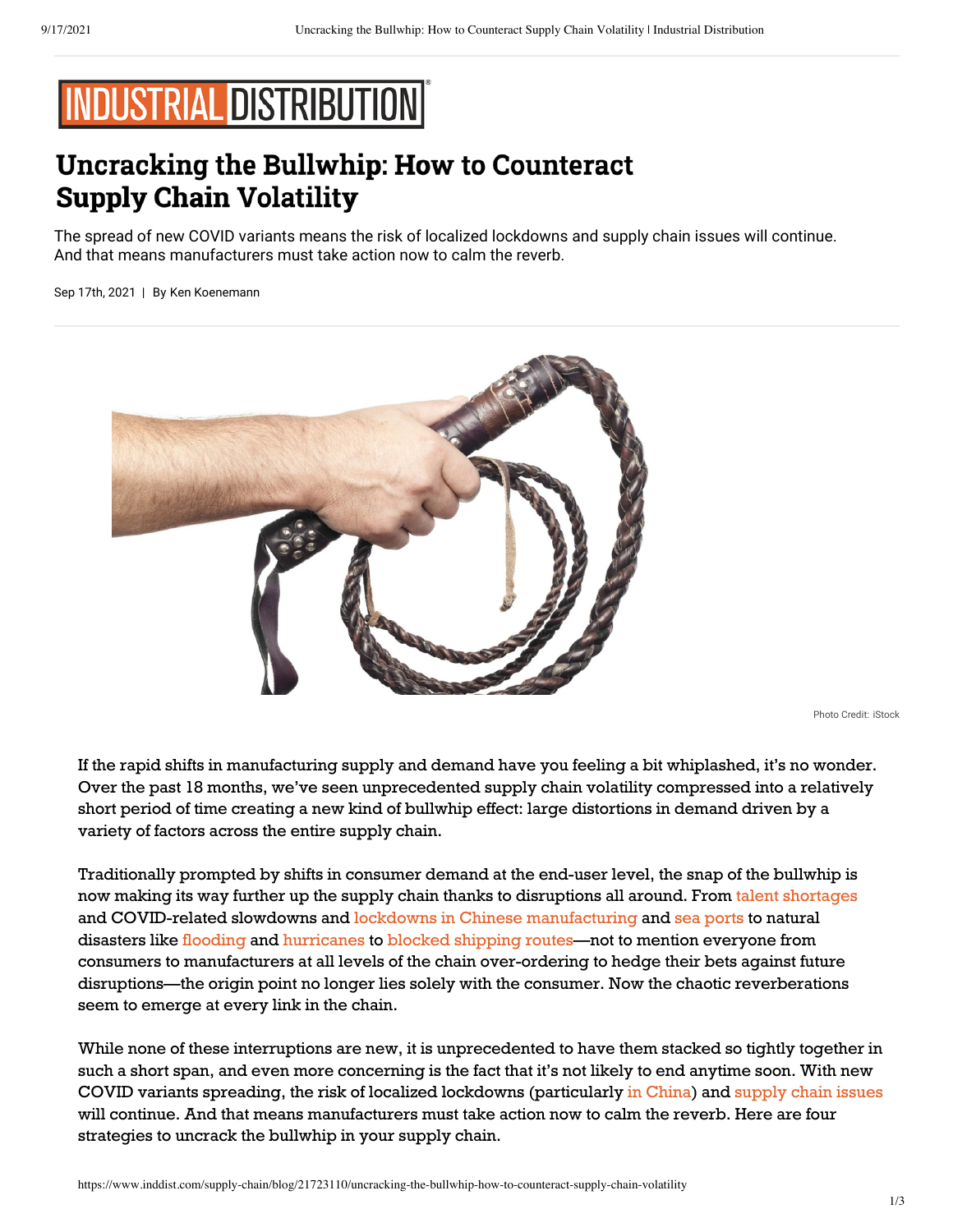If the rapid shifts in manufacturing supply and demand have you feeling a bit whiplashed, it's no wonder. Over the past 18 months, we've seen unprecedented supply chain volatility compressed into a relatively short period of time creating a new kind of bullwhip effect: large distortions in demand driven by a variety of factors across the entire supply chain.

Traditionally prompted by shifts in consumer demand at the end-user level, the snap of the bullwhip is now making its way further up the supply chain thanks to disruptions all around. From talent shortages and COVID-related slowdowns and lockdowns in Chinese manufacturing and sea ports to natural disasters like flooding and hurricanes to blocked shipping routes—not to mention everyone from consumers to manufacturers at all levels of the chain over-ordering to hedge their bets against future disruptions—the origin point no longer lies solely with the consumer. Now the chaotic reverberations seem to emerge at every link in the chain.

While none of these interruptions are new, it is unprecedented to have them stacked so tightly together in such a short span, and even more concerning is the fact that it's not likely to end anytime soon. With new COVID variants spreading, the risk of localized lockdowns (particularly in China) and supply chain issues will continue. And that means manufacturers must take action now to calm the reverb. Here are four strategies to uncrack the bullwhip in your supply chain.

#### **1. Communicate with suppliers**

One of the biggest contributors to supply chain volatility is lack of communication. Worried about increasing demand forecasts, manufacturers place panic orders with their suppliers with zero insight as to whether they can even produce what they've asked for. This causes suppliers to panic order from their suppliers, and so forth up the chain. Instead, simply having a conversation with your suppliers about what's realistic—or even necessary—can dramatically reduce the inflection points and stop the bullwhip before it wreaks havoc up the chain.

#### **2. Diversify**

and to ward diose width greater expassive radiusly due as any to similar and my rist can proops your<br>business moving forward, but also takes the pressure off struggling suppliers so that they can stay In the Before Times, working with a single supplier was ill advised, but not exactly disastrous. But today, when a single positive COVID test can shut down an entire production line, it can be catastrophic, putting you essentially out of business if a critical supplier is unable to deliver. Diversifying your supply chain with more than one supplier for essential inputs allows you to balance order loads when hiccups happen, shifting demand away from suppliers with production slowdowns and toward those with greater capacity. Having this ability to shift on the fly not only keeps your online and get back on their feet.

### **3. Consider localization**

With shipping challenges cropping up around the world, even if suppliers can make what you need, getting it to you might be impossible, or at least prohibitively expensive. We've talked to one manufacturer that used to get containers out of Asia for \$4,000 each, and now those same containers cost \$22,000—over 5X more. Shifting to local-sourced goods and raw materials can drastically reduce transportation challenges and costs. Even if the product itself costs a bit more, what you save in lost revenue prevention, transportation and downtime caused by shipping delays can offset any increase.